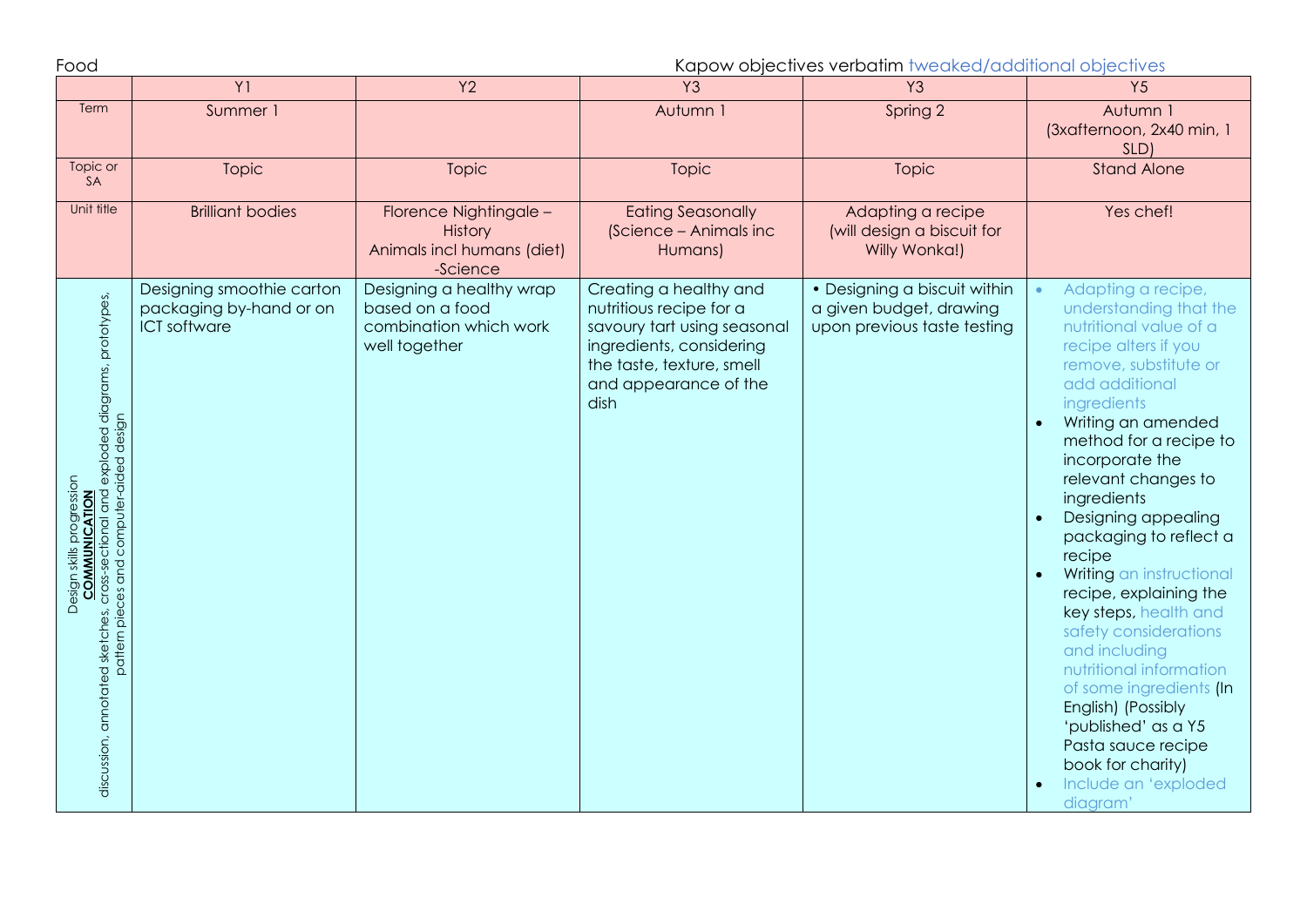| Food                          | Kapow objectives verbatim tweaked/additional objectives                                                                                                                           |                                                                                                                                                                                                                                                                 |                                                                                                                                                                                                                                                                |                                                                                                                                                                                                                                                   |                                                                                                                                                                                                                                                                                                                                                                                                                                                                  |
|-------------------------------|-----------------------------------------------------------------------------------------------------------------------------------------------------------------------------------|-----------------------------------------------------------------------------------------------------------------------------------------------------------------------------------------------------------------------------------------------------------------|----------------------------------------------------------------------------------------------------------------------------------------------------------------------------------------------------------------------------------------------------------------|---------------------------------------------------------------------------------------------------------------------------------------------------------------------------------------------------------------------------------------------------|------------------------------------------------------------------------------------------------------------------------------------------------------------------------------------------------------------------------------------------------------------------------------------------------------------------------------------------------------------------------------------------------------------------------------------------------------------------|
| Make skills progression       | • Chopping fruit and<br>vegetables safely to make<br>a smoothie<br>· Identifying if a food is a<br>fruit or a vegetable<br>• Learning where and how<br>fruits and vegetables grow | Slicing food safely<br>using the bridge or<br>claw grip<br>Constructing a<br>wrap that meets a<br>design brief                                                                                                                                                  | Knowing how to prepare<br>themselves and a work<br>space to cook safely in,<br>learning the basic rules to<br>avoid food contamination<br>• Following the instructions<br>within a recipe                                                                      | • Following a baking<br>recipe<br>• Cooking safely, following<br>basic hygiene rules<br>• Adapting a recipe                                                                                                                                       | Cutting and preparing<br>ingredients safely<br>pasta dough and<br>vegetables).<br>Using equipment,<br>including knives, hot<br>pans, hobs and pasta<br>machines safely.<br>Following a recipe,<br>including using the<br>correct quantities of<br>each ingredient<br>Adapting a recipe<br>based on research of<br>existing recipes and<br>also nutritional values.<br>Working to a given<br>timescale<br>Working safely and<br>hygienically with<br>independence |
| Evaluation skills progression | • Tasting and evaluating<br>different food<br>combinations<br>• Describing appearance,<br>smell and taste<br>• Suggesting information to<br>be included on packaging              | • Describing the taste,<br>texture and smell of fruit<br>and vegetables<br>• Taste testing food<br>combinations and final<br>products<br>• Describing the<br>information that should<br>be included on a label<br>• Evaluating which grip<br>was most effective | Establishing and using<br>design criteria to help test<br>and review dishes<br>• Describing the benefits<br>of seasonal fruits and<br>vegetables and the<br>impact on the environment<br>• Suggesting points for<br>improvement when<br>making a seasonal tart | Evaluating a recipe,<br>considering: taste, smell,<br>texture and appearance<br>• Describing the impact of<br>the budget on the<br>selection of ingredients<br>• Evaluating and<br>comparing a range of<br>products<br>• Suggesting modifications | Identifying the<br>nutritional differences<br>between existing<br>products and recipes<br>Identifying and<br>describing healthy<br>benefits of food groups<br>Evaluating a recipe,<br>considering: taste,<br>smell, texture and origin<br>of the food group<br>Taste testing and<br>scoring existing<br>products.<br>Taste testing and<br>scoring their own, and<br>others, final products.                                                                      |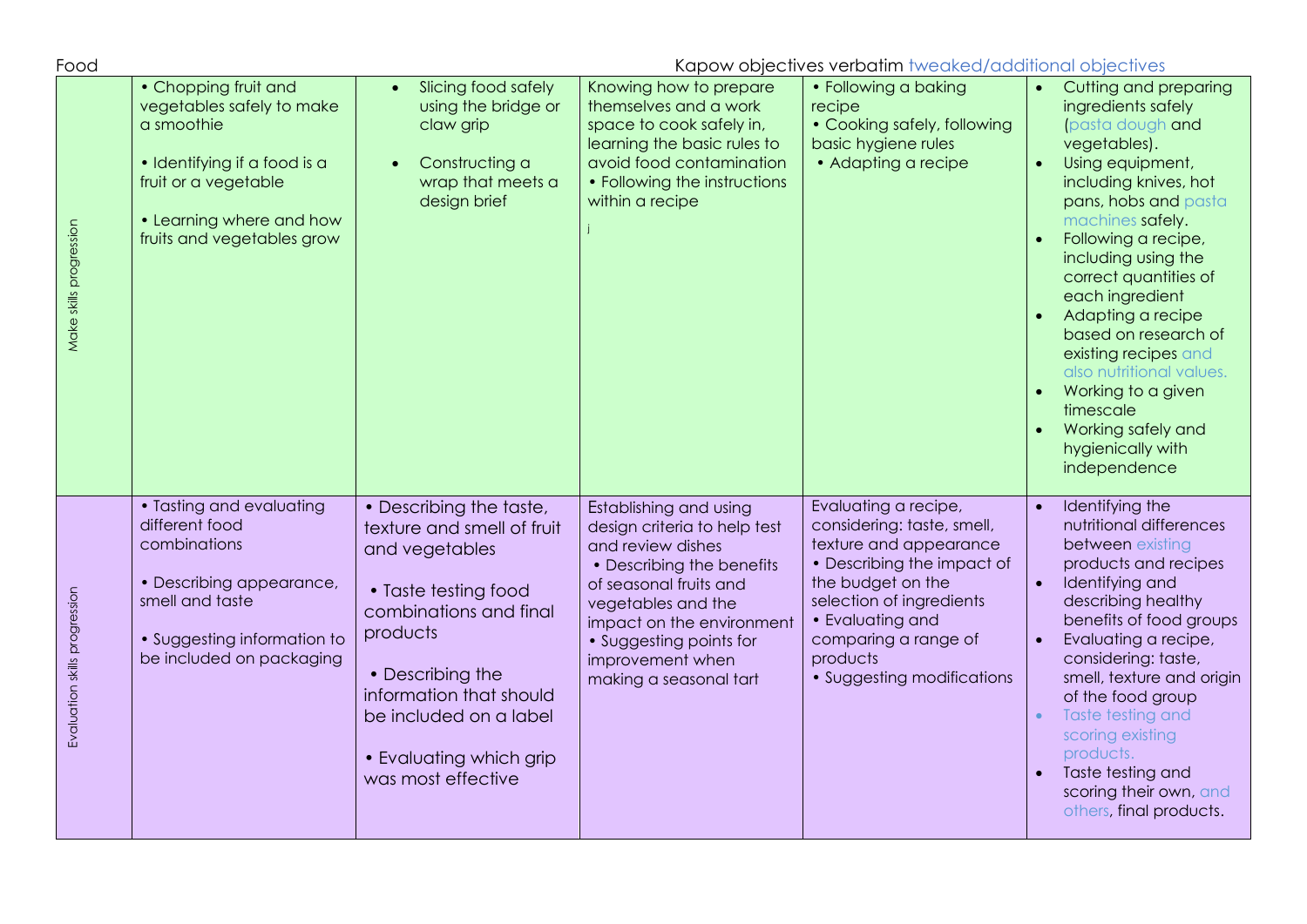| Food                            | Kapow objectives verbatim tweaked/additional objectives                                                                                                                                                                                                                                                                                                                                                                                                                                                                                                                                                                              |                                                                                                                                                                                                                                                                                                                                                                                                                                                                                                                                                                                                                                                                                                                                                                                                                                                                                                                                                                 |                                                                                                                                                                                                                                                                                                                                                                                                                                                                                                                                                                                                                                                                                                                                                                                                                                                                                                                                                                                                                                        |                                                                                                                                                                                                                                                                                                                                                                                             |                                                                                                                                                                                                                                                                                                                                                                                                                                                          |
|---------------------------------|--------------------------------------------------------------------------------------------------------------------------------------------------------------------------------------------------------------------------------------------------------------------------------------------------------------------------------------------------------------------------------------------------------------------------------------------------------------------------------------------------------------------------------------------------------------------------------------------------------------------------------------|-----------------------------------------------------------------------------------------------------------------------------------------------------------------------------------------------------------------------------------------------------------------------------------------------------------------------------------------------------------------------------------------------------------------------------------------------------------------------------------------------------------------------------------------------------------------------------------------------------------------------------------------------------------------------------------------------------------------------------------------------------------------------------------------------------------------------------------------------------------------------------------------------------------------------------------------------------------------|----------------------------------------------------------------------------------------------------------------------------------------------------------------------------------------------------------------------------------------------------------------------------------------------------------------------------------------------------------------------------------------------------------------------------------------------------------------------------------------------------------------------------------------------------------------------------------------------------------------------------------------------------------------------------------------------------------------------------------------------------------------------------------------------------------------------------------------------------------------------------------------------------------------------------------------------------------------------------------------------------------------------------------------|---------------------------------------------------------------------------------------------------------------------------------------------------------------------------------------------------------------------------------------------------------------------------------------------------------------------------------------------------------------------------------------------|----------------------------------------------------------------------------------------------------------------------------------------------------------------------------------------------------------------------------------------------------------------------------------------------------------------------------------------------------------------------------------------------------------------------------------------------------------|
| Technical knowledge progression | • Understanding the<br>difference between fruits<br>and vegetables<br>• To understand that some<br>foods typically known as<br>vegetables are actually<br>fruits (e.g. cucumber)<br>• To know that a blender is<br>a machine which mixes<br>ingredients together into a<br>smooth liquid<br>• To know that a fruit has<br>seeds and a vegetable<br>does not<br>. To know that fruits grow<br>on trees or vines<br>• To know that vegetables<br>can grow either above or<br>below ground<br>• To know that vegetables<br>can come from different<br>parts of the plant (e.g.<br>roots: potatoes, leaves:<br>lettuce, fruit: cucumber) | • To know that 'diet'<br>means the food and drink<br>that a person or animal<br>usually eats<br>• To understand what<br>makes a balanced diet •<br>To know where to find the<br>nutritional information on<br>packaging<br>• To know that the five<br>main food groups are:<br>Carbohydrates, fruits and<br>vegetables, protein, dairy<br>and foods high in fat and<br>sugar<br>. To understand that I<br>should eat a range of<br>different foods from each<br>food group, and roughly<br>how much of each food<br>group<br>• To know that nutrients are<br>substances in food that all<br>living things need to make<br>energy, grow and develop<br>• To know that<br>'ingredients' means the<br>items in a mixture or recipe<br>• To know that I should only<br>have a maximum of five<br>teaspoons of sugar a day<br>to stay healthy<br>. To know that many food<br>and drinks we do not<br>expect to contain sugar<br>do; we call these 'hidden<br>sugars' | . To know that not all fruits<br>and vegetables can be<br>grown in the UK<br>• To know that climate<br>affects food growth<br>• To know that vegetables<br>and fruit grow in certain<br>seasons<br>• To know that cooking<br>instructions are known as a<br>'recipe'<br>• To know that imported<br>food is food which has<br>been brought into the<br>country<br>• To know that exported<br>food is food which has<br>been sent to another<br>country.<br>• To understand that<br>imported foods travel from<br>far away and this can<br>negatively impact the<br>environment<br>• To know that each fruit<br>and vegetable gives us<br>nutritional benefits<br>because they contain<br>vitamins, minerals and fibre<br>• To understand that<br>vitamins, minerals and fibre<br>are important for energy,<br>growth and maintaining<br>health<br>• To know safety rules for<br>using, storing and cleaning<br>a knife safely<br>. To know that similar<br>coloured fruits and<br>vegetables often have<br>similar nutritional benefits | • To know that the amount<br>of an ingredient in a recipe<br>is known as the 'quantity'<br>• To know that it is<br>important to use oven<br>gloves when removing hot<br>food from an oven<br>• To know the following<br>cooking techniques:<br>sieving, creaming, rubbing<br>method, cooling<br>.To understand the<br>importance of budgeting<br>while planning ingredients<br>for biscuits | To understand where a<br>variety of ingredients<br>come from.<br>Understanding what<br>constitutes a balanced<br>plate.<br>Learning to adapt a<br>recipe to make it more<br>nutritious.<br>Comparing two recipes<br>$\bullet$<br>using a nutritional<br>calculator and<br>identifying the healthier<br>option.<br>Recording the<br>necessary ingredients<br>and equipment<br>needed for a recipe.<br><b>Understanding where</b><br>some foods come from. |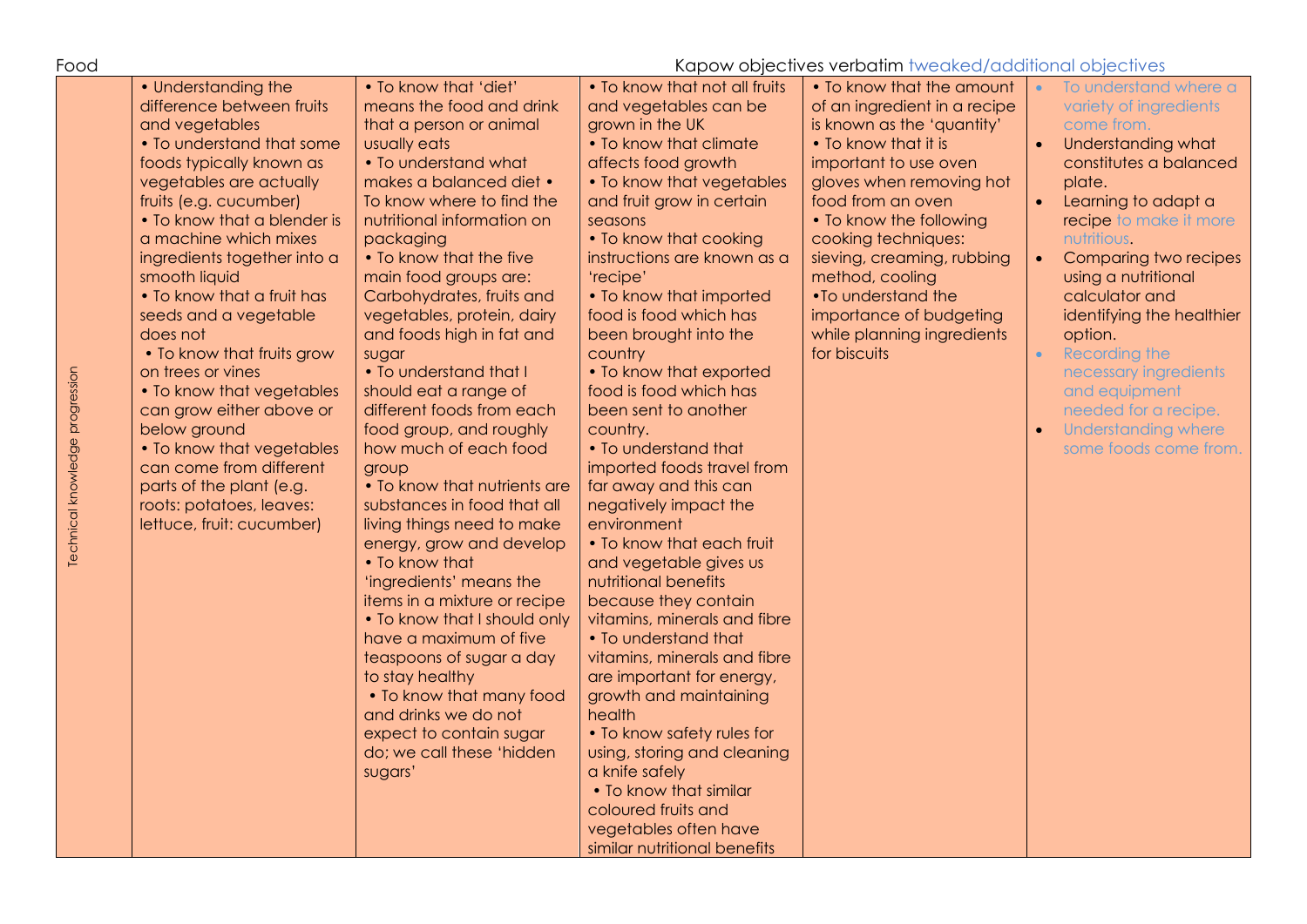| Food |  |  | Kapow objectives verbatim tweaked/additional objectives |  |  |
|------|--|--|---------------------------------------------------------|--|--|
|      |  |  |                                                         |  |  |
|      |  |  |                                                         |  |  |
|      |  |  |                                                         |  |  |
|      |  |  |                                                         |  |  |
|      |  |  |                                                         |  |  |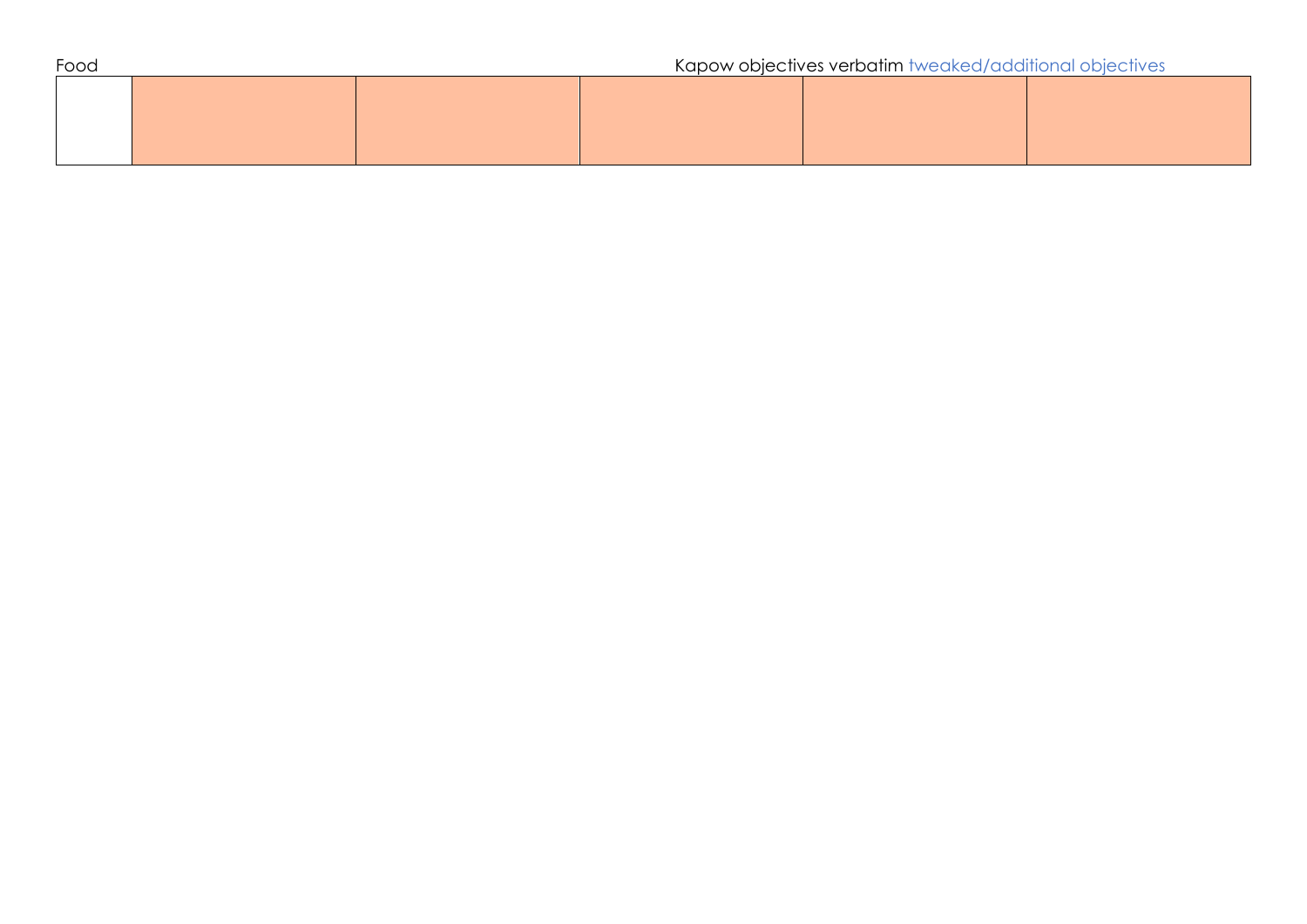| Food                                                                                                                                                                                                                                                                                                                                                                                                                                                                                                                                                                                                                                                                                                                                                                                                                                                                                                                                            | Kapow objectives verbatim tweaked/additional objectives                                                                                                              |                                                                                                                                                                                                                                                                                                                                                                                                    |                                                                                                                                                                 |                                                                                                                                                                                                                                                                                                                                                                                                                                                                |
|-------------------------------------------------------------------------------------------------------------------------------------------------------------------------------------------------------------------------------------------------------------------------------------------------------------------------------------------------------------------------------------------------------------------------------------------------------------------------------------------------------------------------------------------------------------------------------------------------------------------------------------------------------------------------------------------------------------------------------------------------------------------------------------------------------------------------------------------------------------------------------------------------------------------------------------------------|----------------------------------------------------------------------------------------------------------------------------------------------------------------------|----------------------------------------------------------------------------------------------------------------------------------------------------------------------------------------------------------------------------------------------------------------------------------------------------------------------------------------------------------------------------------------------------|-----------------------------------------------------------------------------------------------------------------------------------------------------------------|----------------------------------------------------------------------------------------------------------------------------------------------------------------------------------------------------------------------------------------------------------------------------------------------------------------------------------------------------------------------------------------------------------------------------------------------------------------|
| Lesson 1: Fruit or<br>vegetable?<br>Learning to distinguish fruits<br>from vegetables, and<br>putting this knowledge into<br>practice, handling and<br>categorising a selection of<br>fruits and vegetables.<br>Lesson 2: Where fruit and<br>vegetables grow<br>Having learned to sort fruits<br>from vegetables by looking<br>for seeds, pupils learn<br>another clue to<br>classification is where the<br>Sequence of lessons<br>edible part of the plant<br>grows, on trees, or vines,<br>above the ground or under<br>the soil; and explore which<br>part of these plants we eat.<br>Lesson 3: Smoothie<br>ingredients tasting<br>Tasting a selection of<br>potential fruit and<br>vegetable smoothie<br>ingredients, describing their<br>appearance, smell and<br>taste and deciding which<br>to include in a smoothie.<br><b>Lesson 4: Making</b><br>smoothies<br>Children blend chosen<br>fruits and vegetables to<br>make smoothies and | L1 - Hidden Sugars &<br>balanced diet<br>L2 - Taste testing different<br>combinations<br>L3 - Designing and making<br>a wrap<br>L4 - Making and<br>evaluation a wrap | $L1 -$ Where in the world?<br>Know that climate affects<br>recipe<br>food growth<br>L2 - Know that importing<br>prototype<br>food impacts the<br>environment and is one of<br>the reasons why we should<br>eat seasonal foods grown<br>in the UK<br>brief<br>L3 - Create a recipe that is<br>healthy and nutritious using<br>seasonal vegetables<br>L4 - To safely follow a recipe<br>when cooking | L1-I can follow a basic<br>L2-I can make and test a<br>L3 - I can design a biscuit<br>to a given budget<br>L4-I can make a biscuit<br>that meets a given design | Within unit, partake in a trip<br>to Eden - Crazy Chef<br>Challenge.<br>L1 - Compare the taste,<br>smell, texture and nutrition<br>of two pasta sauces.<br>L2 - Make fresh pasta<br>L3 - Design a new pasta<br>sauce for the School Menu<br>L4 - Make, analyse and<br>evaluate their pasta<br>sauce/Design packaging<br>based on analyses of<br>existing packaging.<br>L5 - Plan their presentation<br>of their recipe<br>$L6$ – present their<br>presentation |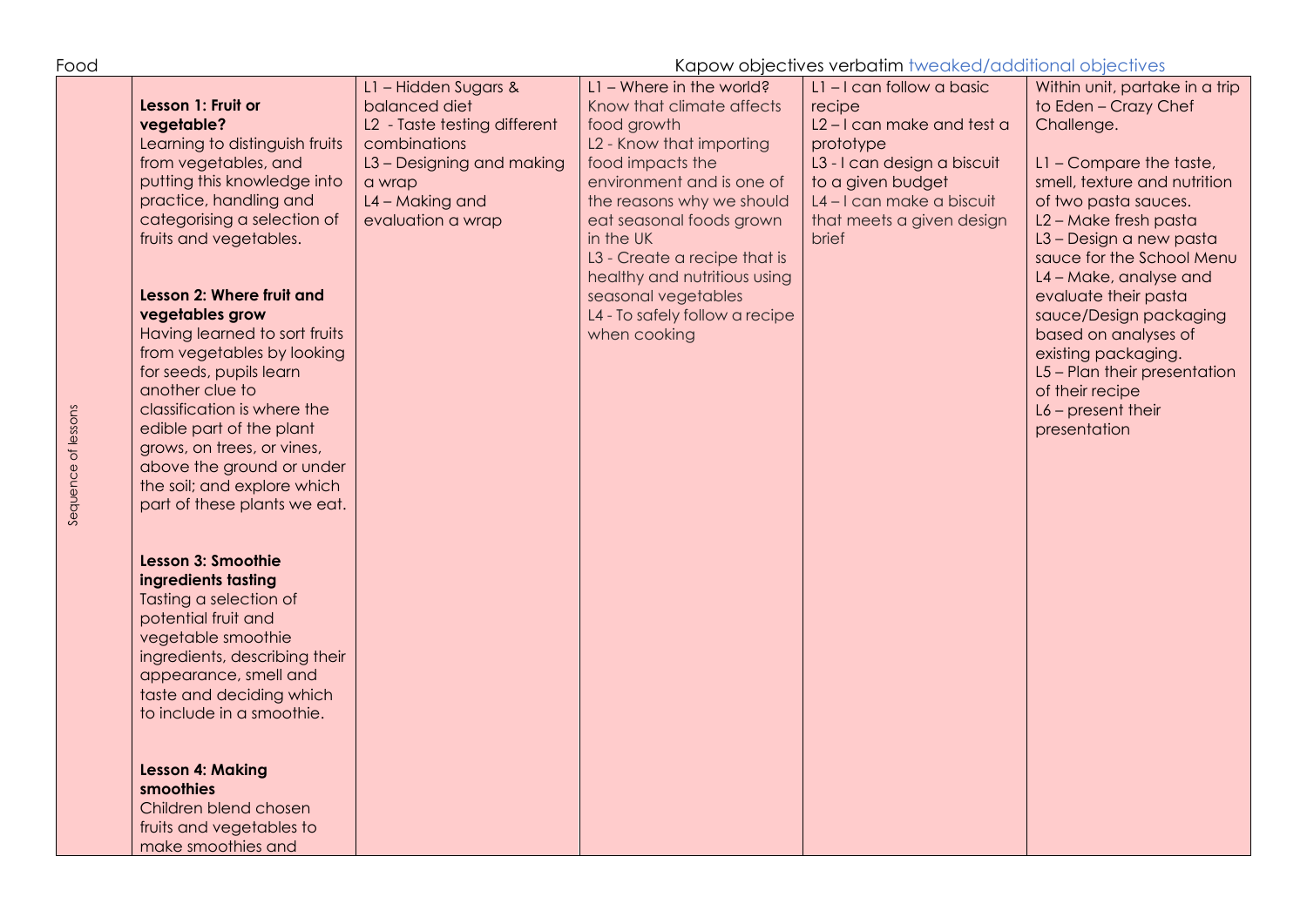| Food |                                                                      |                                                                                                                               | Kapow objectives verbatim tweaked/additional objectives                                           |                                                                                                                                  |                                                                              |
|------|----------------------------------------------------------------------|-------------------------------------------------------------------------------------------------------------------------------|---------------------------------------------------------------------------------------------------|----------------------------------------------------------------------------------------------------------------------------------|------------------------------------------------------------------------------|
|      | design packaging for their<br>drinks, to reflect the<br>ingredients. |                                                                                                                               |                                                                                                   |                                                                                                                                  |                                                                              |
|      | Fruit<br>Smoothie<br><b>Healthy</b><br>Vegetables<br>Seed            | <b>Balanced diet</b><br>Design criteria<br>Ingredients<br>Fruit, vegetables, protein,<br>sugar, carbohydrate, dairy,<br>oils, | Climate, diet, natural,<br>processed, reared,<br>seasons, sugar, imported,<br>recipe, ingredients | Design criteria, research,<br>texture, innovative,<br>aesthetic, measure, cross-<br>contamination, diet,<br>processed, packaging | Balanced plate, adapt,<br>nutritional value, origin,<br>food groups, recipe, |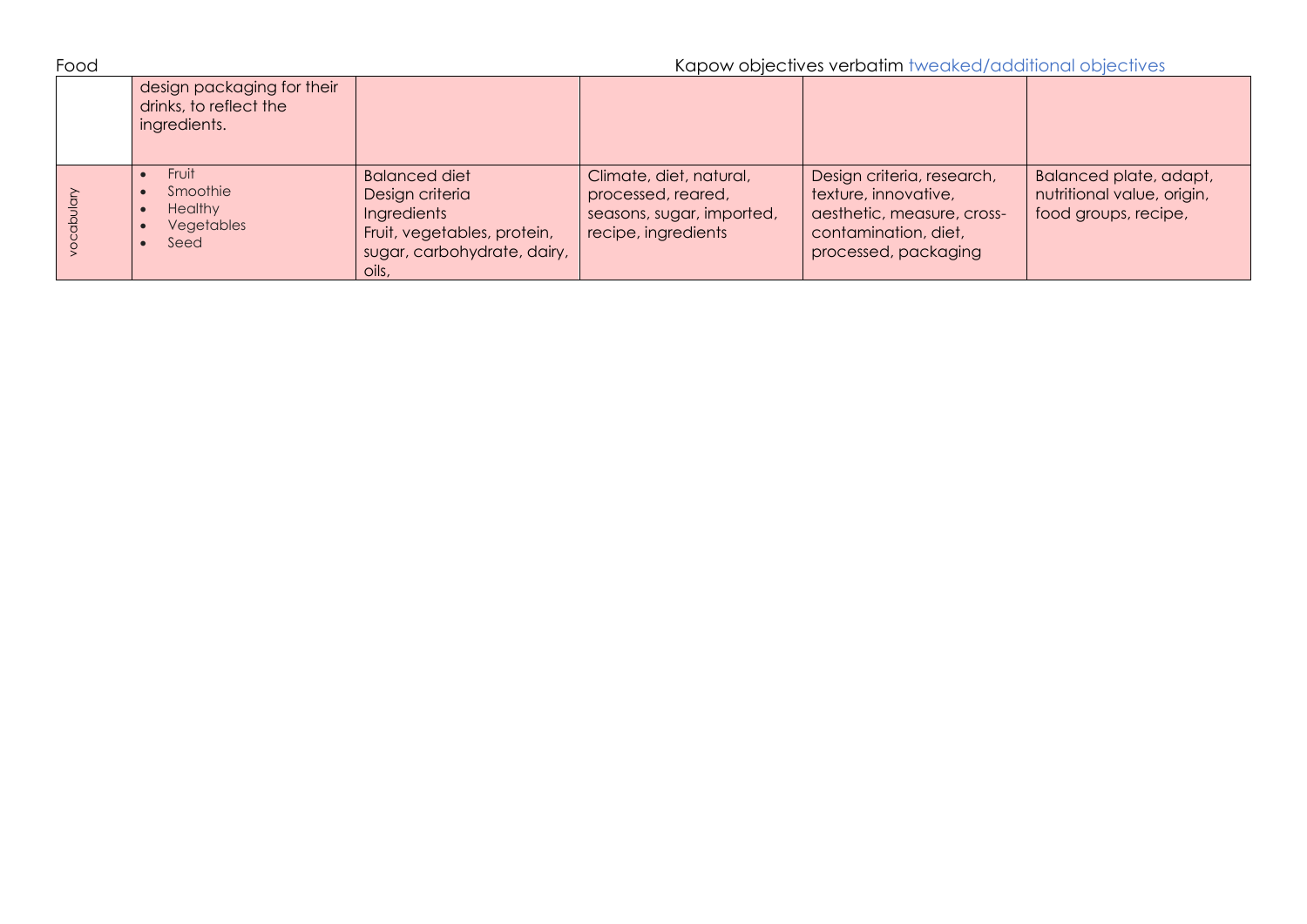| Food            |                                                                                                                                                                                                                                                                                                                                                                                                                                                                                                                                                                                                                                                                                                                           |                                                                                                                                                                                                                                                                                                                        |                                                                                                                                                                                                                                                                                                                                  | Kapow objectives verbatim tweaked/additional objectives                                                                                                                                                                                                                                                                                                   |                                                                                                                                                                                                                                                             |
|-----------------|---------------------------------------------------------------------------------------------------------------------------------------------------------------------------------------------------------------------------------------------------------------------------------------------------------------------------------------------------------------------------------------------------------------------------------------------------------------------------------------------------------------------------------------------------------------------------------------------------------------------------------------------------------------------------------------------------------------------------|------------------------------------------------------------------------------------------------------------------------------------------------------------------------------------------------------------------------------------------------------------------------------------------------------------------------|----------------------------------------------------------------------------------------------------------------------------------------------------------------------------------------------------------------------------------------------------------------------------------------------------------------------------------|-----------------------------------------------------------------------------------------------------------------------------------------------------------------------------------------------------------------------------------------------------------------------------------------------------------------------------------------------------------|-------------------------------------------------------------------------------------------------------------------------------------------------------------------------------------------------------------------------------------------------------------|
| Tools/equipment | • Selection of fruits and<br>vegetables that typically<br>grow in your area for<br>example bell peppers,<br>oranges, apples, broccoli,<br>onion and carrots -<br>• A plate for each table<br>with a selection of fruit and<br>vegetables, cut up, for the<br>children to handle.<br>• Ready-made smoothies<br>to taste, enough for each<br>child (preferably find a<br>smoothie that is a mixture<br>of fruit and vegetables) •<br>Plastic cups (one for each<br>child), for tasting the<br>ready-made smoothie. •<br>Paper plates on each<br>table with small pieces of<br>each the smoothie<br>ingredients for each of the<br>children to taste to decide<br>which recipe they will<br>follow • Smoothie<br>ingredients | 4 different drinks ranging in<br>sugar content<br>100g sugar<br>4 x empty drinks containers<br>for each table<br>Tablets with change 4 life<br>food scanners<br><b>School lunches letter</b><br>Knife and wrap ingredients<br>Cocktail sticks (tips cut off)<br>Ideas template<br>Tinfoil<br>Food hygiene instructions | Bananas, watermelon,<br>strawberries, lychees (fresh<br>or tinned), plum sauce,<br>wooden skewers (soak in<br>water prior to the lesson)<br>Cooking equipment:<br>chopping boards,<br>knives, pastry brush,<br>pre-heated grill (see<br>Activity: Recipe -<br>Japanese fruit skewers<br>with plum sauce)<br>Seasonal vegetables, | Basic biscuit recipe, butter,<br>knives, bowls, wooden<br>spoons, scales, baking<br>trays, baking<br>parchment/paper, oven<br>Additional ingredients,<br>such as: chocolate chips,<br>sprinkles, spices, food<br>colouring, food flavouring,<br>chocolate chunks, dried<br>fruits, cocoa powder,<br>honey and oats<br>Costings of food, budget<br>sheets, | 2xpasta sauces<br>Recipe books/print-outs<br>Pasta ingredients<br>Pasta machines<br>Saucepans<br>Frying pans<br>Knives<br>Coloured chopping boards<br>Various vegetables<br>Apron<br>Health and safety posters<br>Tablets to research<br>Existing packaging |